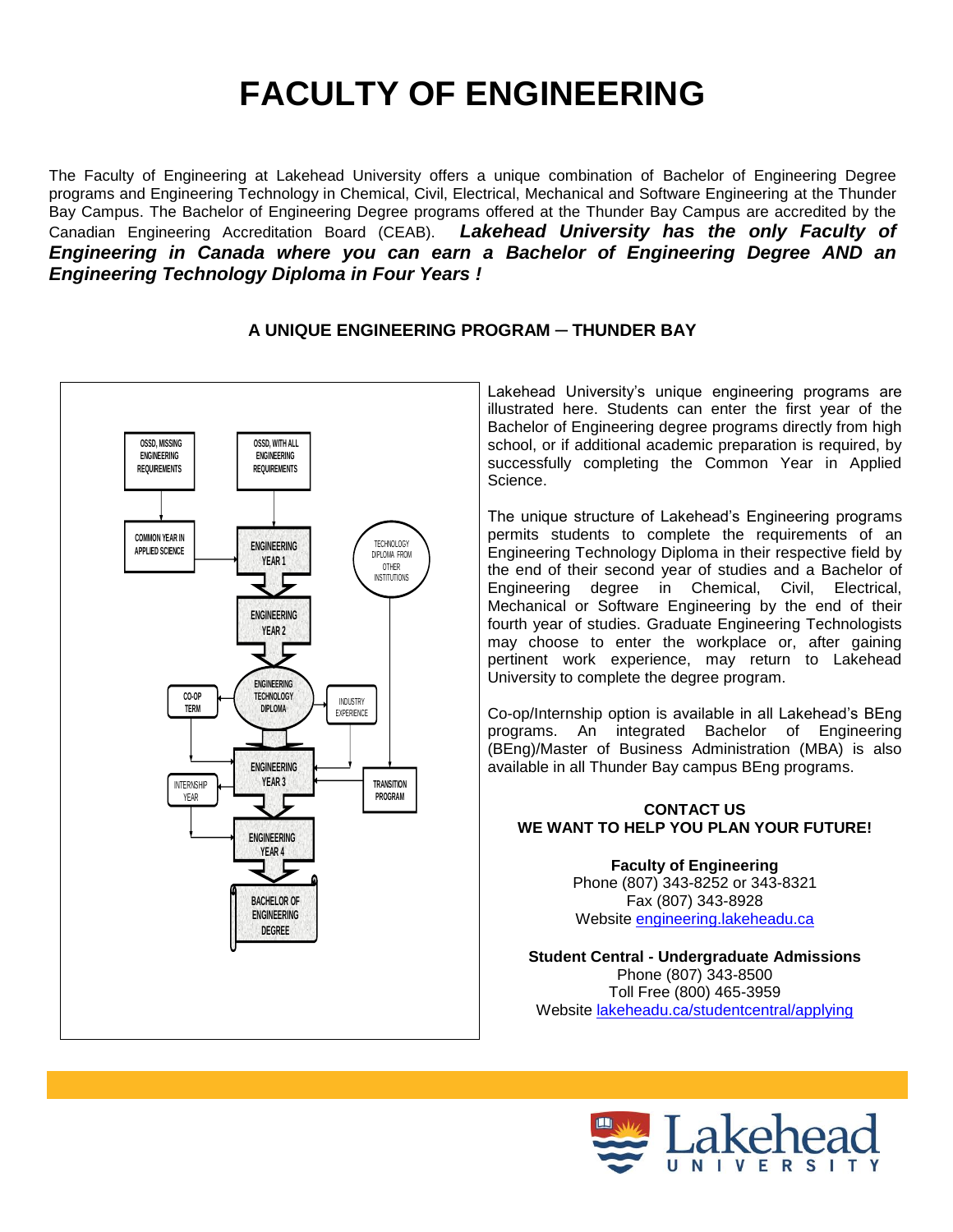# **CHEMICAL ENGINEERING**

#### *First Year- Fall Term*

Introduction to Chemical Engineering **Calculations** Electrical and Electronics Technology Introductory Chemistry I Introduction to Academic Writing Vectors and Matrices Calculus I for Engineers

#### *First Year- Winter Term*

Applied Chemical Thermodynamics Unit Operations I Fluid Mechanics Introductory Chemistry II Calculus II for Engineers Computer Programming I

#### *Second Year- Fall Term*

Introduction to Industrial Chemical Processes Unit Operations II Unit Operations Laboratory Analytical Chemistry I Organic Chemistry I Applied Analysis I

#### *Second Year- Winter Term*

Engineering Measurements and Instrumentations Hydrocarbon Processes Unit Operations Laboratory Engineering Mechanics Analytical Chemistry II Applied Analysis II

## *Third Year- Fall Term*

Material and Energy Balances Mass Transfer Separations Laboratory Investigations in Mass Transfer **Separations** Materials Science Vector Analysis and Power Series One Engineering Elective Course One complementary studies elective course

#### *Third Year- Winter Term*

Plant Design Economics and Management Chemical Engineering Thermodynamics Laboratory Investigations in Mass Transfer **Separations** Chemical Reactor Design Numerical Methods and Modeling One engineering elective course

One complementary studies elective course

#### *Fourth Year- Fall Term*

Chemical Plant Design Reactor Engineering and Process Control **Laboratory** Process Control Fundamentals Degree Project Computer Aided Design for Chemical **Engineering** One complementary studies elective course

#### *Fourth Year-Winter Term*

Professional Practice and Law Process Control Applications and Process Safety Degree Project Reactor Engineering and Process Control **Laboratory** Polymer Chemistry One engineering elective course Technology, Society and Indigenous Peoples in Canada



# **CIVIL ENGINEERING**

#### *First Year- Fall Term*

Engineering Drawing **Statics** Mechanics of Materials I **Surveying** Introduction to Academic Writing Calculus I Vectors and Matrices

#### *First Year- Winter Term*

Dynamics I Mechanics of Materials II Theory of Structures Fluid Mechanics Civil Engineering Drawing Elementary Computing Calculus II

#### *Second Year- Fall Term*

Construction Practice Highway Design Steel and Reinforced Concrete Design Electrical and Electronics Technology Thermodynamics and Heat Transfer Applied Analysis

#### *Second Year- Winter Term*

Water Supply and Waste Systems Construction Materials Soil Mechanics Technology Project Engineering Chemistry Applied Analysis II

#### *Third Year- Fall Term*

Mechanics of Solids Principles of Soil Mechanics Structural Analysis Hydrology Probability and Statistics One complementary studies elective course

#### *Third Year- Winter Term*

Foundation Engineering Steel Structures Finite Element Methods Introductory Geology for Engineers Numerical Analysis and Computing One complementary studies elective course

#### *Fourth Year- Fall Term*

Materials Science Open Channel Flow Environmental Control Reinforced Concrete Structures Civil Engineering Analysis One engineering elective course One complementary studies elective course

#### *Fourth Year- Winter Term*

Engineering Economics and Project Management Professional Practice and Law Degree Project Basic Scientific Methods in Geology Two engineering elective courses Technology, Society and Indigenous Peoples in Canada

# **ELECTRICAL ENGINEERING**

#### *First Year- Fall Term*

Electric Circuit Theory I Computer Logic Circuits Computer Programming I Vectors and Matrices Calculus I Semiconductor Physics

#### *First Year- Winter Term*

Introduction to Microcontrollers Electric Circuit Theory II Electronics I Engineering Chemistry Computer Communications and Networking Calculus II

#### *Second Year- Fall Term*

Electronics II Electronic Communications I Electric Machines I Control Systems I Introduction to Academic Writing Engineering Thermodynamics & Heat **Transfer** Applied Analysis I

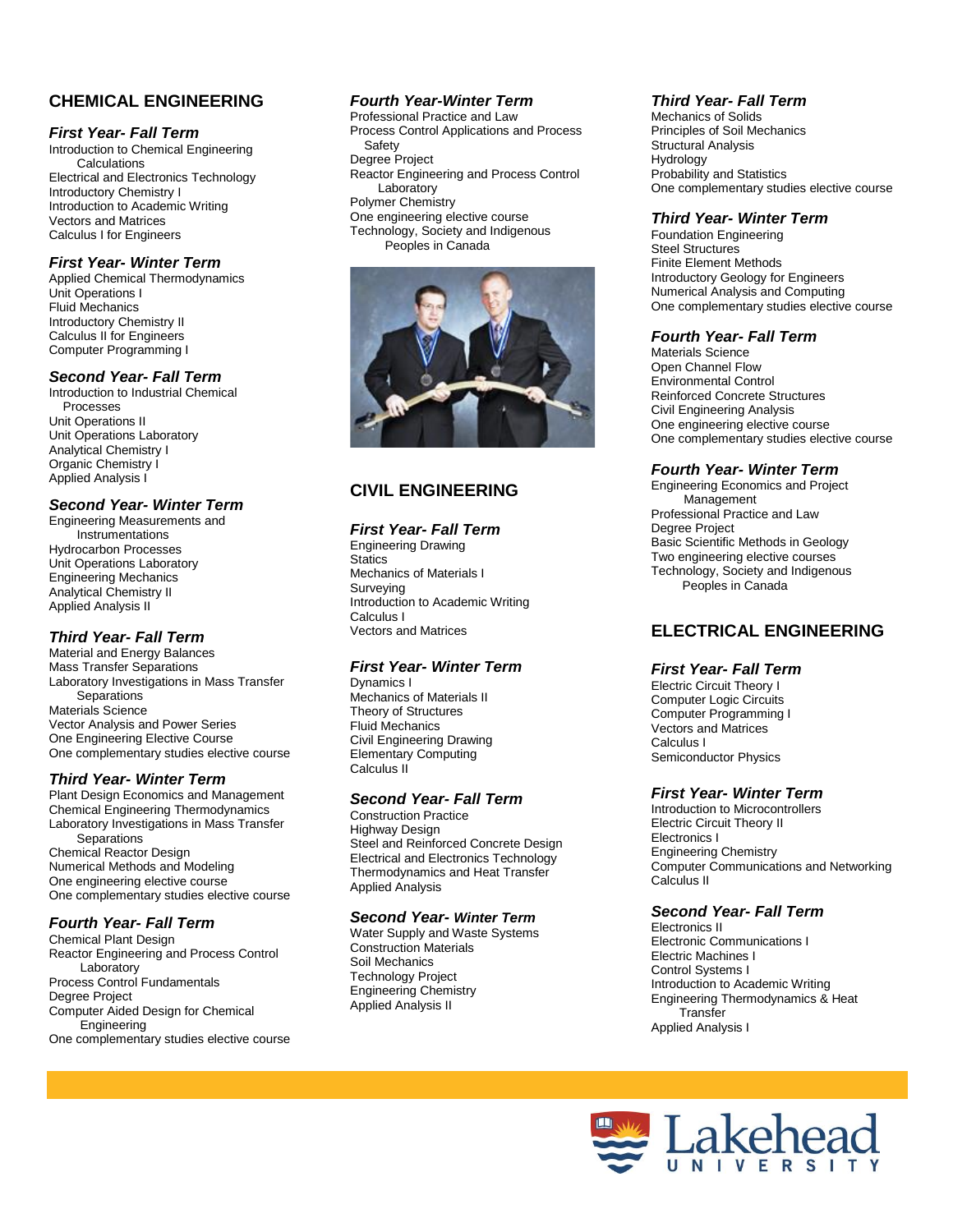#### *Second Year- Winter Term*

Power Electronics I Electronic Communications II Electric Power Systems I Technology Project Principles of Engineering Mechanics Applied Analysis II

#### *Third Year- Fall Term*

Circuit Theory & Design I Circuit Theory & Design II Digital VLSI Circuit Design Vector Analysis Probability and Statistics One complementary studies elective course

### *Third Year- Winter Term*

Control Systems II Engineering Economics and Project Management Numerical Methods and Modeling Complex Functions and PDEs Electromagnetic Theory One complementary studies elective course

### *Fourth Year- Fall Term*

Communications Systems Electric Machines II Degree Project Materials Science for Electrical Engineers Two Electrical Engineering elective courses Technology, Society and Indigenous Peoples in Canada

#### *Fourth Year- Winter Term*

Professional Practice and Law Digital Signal Processing Degree Project RF Circuits Design Two Electrical Engineering elective courses One complementary studies elective course

# **MECHANICAL ENGINEERING**

#### *First Year- Fall Term*

Introduction to Engineering Design **Statics** Mechanics of Materials I Materials and Processes Introduction to Academic Writing Vectors and Matrices Calculus I

#### *First Year- Winter Term*

Dynamics I Mechanics of Materials II Fluid Mechanics Mechanical Engineering Drawing Computer Programming I Calculus II

#### *Second Year- Fall Term*

Dynamics II Electrical and Electronics Technology Industrial Engineering Thermal Sciences Applied Analysis I

#### *Second Year- Winter Term*

Machine Design Engineering Measurements and **Instrumentations** Heating, Ventilating & Air Conditioning Engineering Chemistry Applied Analysis II

#### *Third Year- Fall Term*

Intermediate Mechanics of Materials Fluid Dynamics Engineering Thermodynamics Materials Science Vector Analysis and Power Series One complementary studies elective course

#### *Third Year- Winter Term*

Dynamics of Machines Applied Heat Transfer Engineering Physics Mechanical Engineering Design I Complex Functions and PDEs Computational Methods and Modeling for Mechanical Engineering One complementary studies elective course

#### *Fourth Year- Fall Term*

Mechanical Vibrations Mechanical Engineering Design II Degree Project Probability and Statistics Two engineering elective courses Technology, Society and Indigenous Peoples in Canada

#### *Fourth Year-Winter Term*

Engineering Economics and Project Management Mechanical Engineering Laboratory Professional Practice and Law Degree Project One engineering elective course One science elective course One complementary studies elective course



#### **SOFTWARE ENGINEERING** *First Year- Fall Term*

Electrical & Electronics Technology Computer Logic Circuits Computer Programming I Vectors and Matrices Calculus I Semiconductor Physics

#### *First Year- Winter Term*

Introduction to Microcontrollers Engineering Chemistry Basics of Management Computer Programming II Calculus II

#### *Second Year- Fall Term*

Data Management and Information Systems Software Engineering Data Structures Introduction to Academic Writing Applied Analysis I One half course from Science Elective Course List

#### *Second Year- Winter Term*

Principles of Engineering Mechanics Computer Communications and Networking Object Oriented Graphical User Interface Computer Hardware and Software Systems Technical Project Applied Analysis II

#### *Third Year- Fall Term*

Software Engineering Design Principles of Operating Systems Discrete Mathematics for Engineers Compiler and Algorithm Design Probability and Statistics One complementary studies elective course

#### *Third Year- Winter Term*

Software Testing and Quality Assurance Engineering Economics and Project Management

Performance Analysis of Software Numerical Methods and Modeling

Database Systems

One half course from Science Elective Course List

One complementary studies elective course *Fourth Year- Fall Term*

Software Safety and Security Data and Digital Communications Digital Signal and Image Processing Degree Project One half course from Engineering Elective Courses List

One half course from Engineering Elective Courses List

Technology, Society and Indigenous Peoples in Canada

# *Fourth Year- Winter Term*

Embedded Systems Applied Computational Intelligence Professional Practice and Law Degree Project One half course from Engineering Elective Courses List One complementary studies elective course